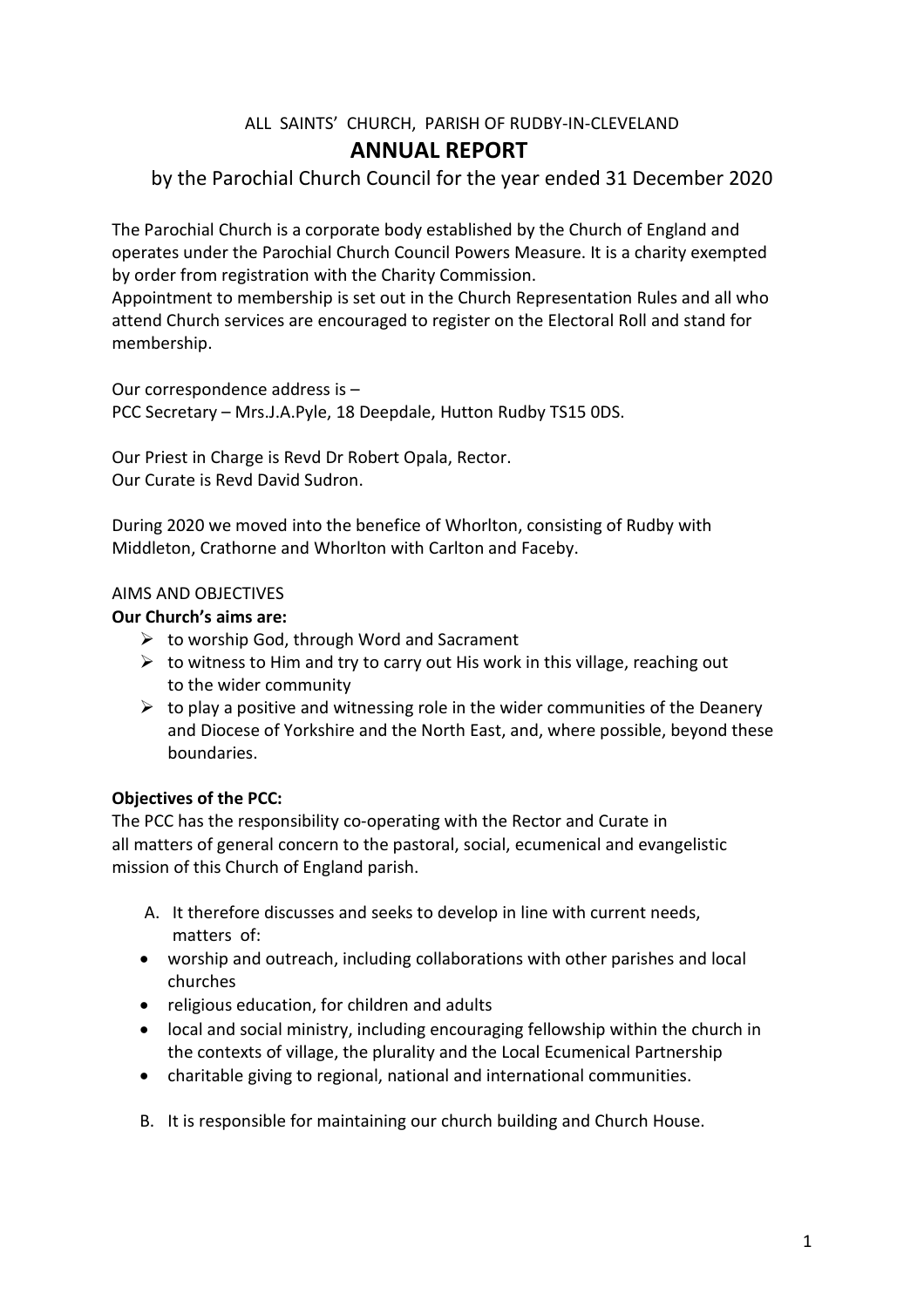- C. It is responsible for managing the finances of the Church in the parish, so as to enhance the generation of income and support the costs of worship and outreach, religious education, local and social ministry, charitable giving and the running and maintenance of the buildings.
- D. It receives reports from Deanery Synod and is responsible for contributing the parish's share of priestly ministry and other costs in the Deanery and Diocese.

### **PCC MEMBERSHIP 2020**

| Chair                        | Revd Robert Opala, Rector                                                           |
|------------------------------|-------------------------------------------------------------------------------------|
| Church Wardens               | Jennifer Watt (701730) Owen Searle (701355)                                         |
| Vice-Chair                   | Shelagh Simpson-Holley (700367)                                                     |
| Treasurer                    | Nick Roberts (700836)                                                               |
| Secretary                    | Ann Pyle (700151)                                                                   |
| Parish Gift Secretary        | Margaret Roberts (700836)                                                           |
| <b>Deanery Synod Members</b> | Dileas Turner, Shelagh Simpson-Holley,<br>Diana Baker (780672) (elected until 2022) |
| <b>Assistant Clergy</b>      | <b>Revd David Sudron</b>                                                            |
| Reader                       | Su Reid (700035)                                                                    |

At the APCM in October Mrs. Jill Thompson stepped down as treasurer and Mr.Nick Roberts took over. We thank Jill for her long years of unstinting service.

### **Elected PCC Members**

- Retire 2021 Pamela Hayton (700658), Pat Searle, Nick Roberts (all re-appointed until 2023)
- Retire 2022 Judy Jung (700622), Ann Pyle, Sallyann Hewitt (700550)
- Retire 2023 John Saxton, Dileas Turner and Bob Baker were elected at the delayed APCM on 25 October 2020.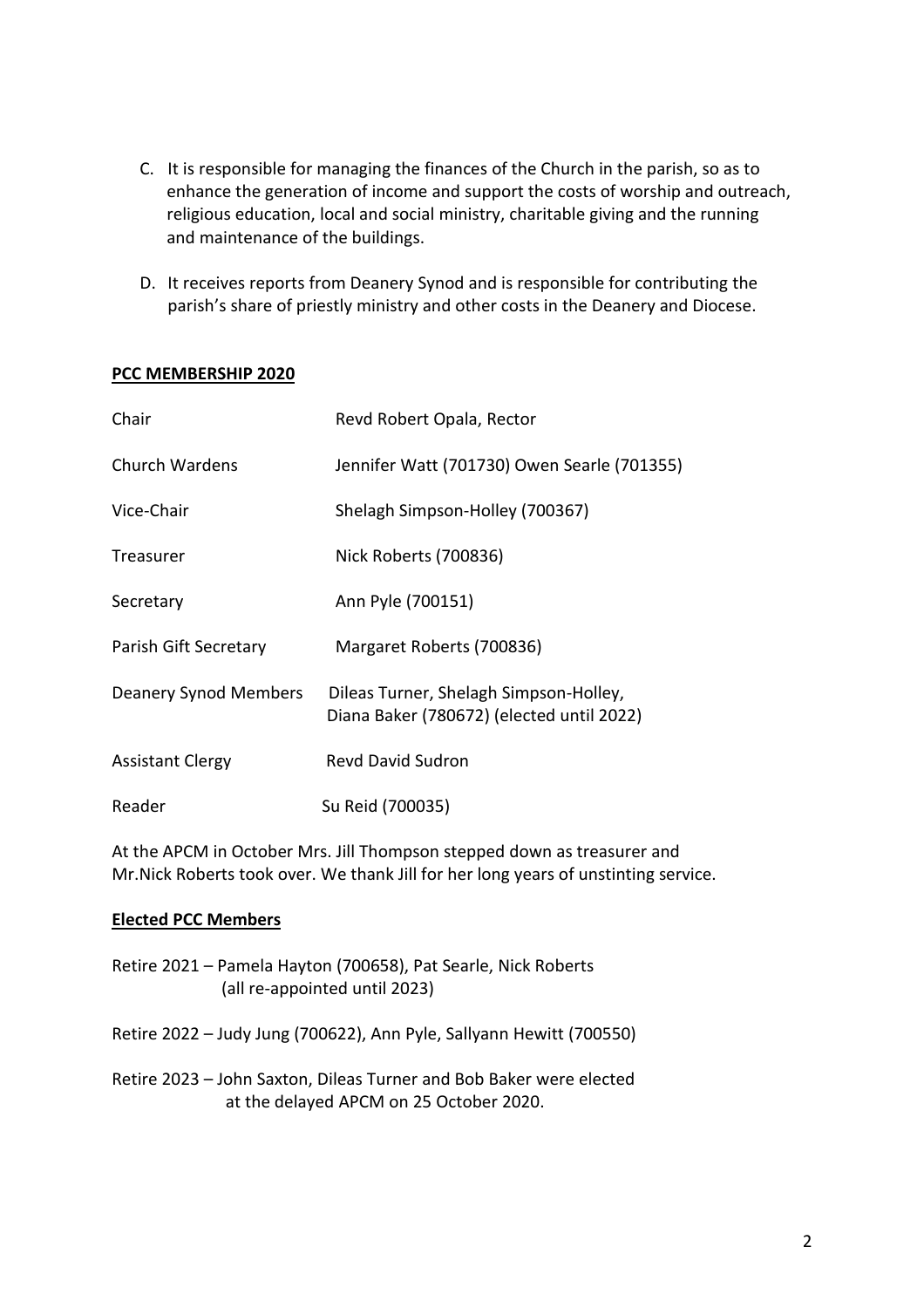## **PCC Committees**

| Pastoral      | Su Reid, Rev.Opala, (M.Donaldson and W. Cook co-opted)                                |
|---------------|---------------------------------------------------------------------------------------|
| Church Fabric | Su Reid, Churchwardens, S.Simpson-Holley, John Saxton,<br>Nick Roberts                |
| Social        | Mesdames Hayton, Hewitt, Pyle, Searle, Thompson<br>(M.Hamilton and A.Taylor co-opted) |
|               | Church House Management. Priest, Reader, Pat and Owen Searle                          |

Electoral Roll Officer Su Reid Independent Examiner Margaret Roberts

Su Reid announced her resignation as Electoral Roll Officer from December 2020.

Church House Managers and bookings. Mr & Mrs O. Searle.

### **There are vacancies to be filled by election onto the PCC.**

In September 2020 it was agreed that eight sub-committees should be created. These and their memberships are listed below.

- 1) Safeguarding/Risk Assessment: Ms.S.A.Hewitt, Mrs.J.Watt, Mrs.D.Turner, Mrs.S.Simpson-Holley.
- 2) Finance: Mr.N.Roberts, Mrs.J.Watt, Mr.O.Searle, Mrs.P.Searle, Mr.M.Lewis (co-opted). Generous giving: Mrs.P.Searle, Mr.N.Roberts, Mrs.J.Watt, Mrs.S.Simpson-Holley, Mr.M.Lewis (co-opted).
- 3) Fabric: Mr.O.Searle, Mrs.J.Watt, Mrs.J.Jung, Mr.N.Roberts, Mr.J.Saxton, Mrs.S.Simpson-Holley.
- 4) Pastoral/Liturgical: Rev.R.Opala, Mrs.S.Reid, Mr.O.Searle, Mrs.D.Baker, Mrs.M.Donaldson(co-opted).
- 5) Communications: Mr.R.Baker, Mrs.S.Reid, Mrs.P.Searle, Mr.J.Saxton, Mrs.L.Malkin (c o-opted).
- 6) Outreach (mission growth): Rev.R.Opala, Mr.O.Searle, Mrs.D.Turner, Ms.S.A.Hewitt, Mrs.J.Watt.
- 7) Church House: Mr.& Mrs.Searle.
- 8) Social: Mrs.P.Searle, Mrs.P.Hayton, Ms.S.A.Hewitt, Mrs.J.A.Pyle.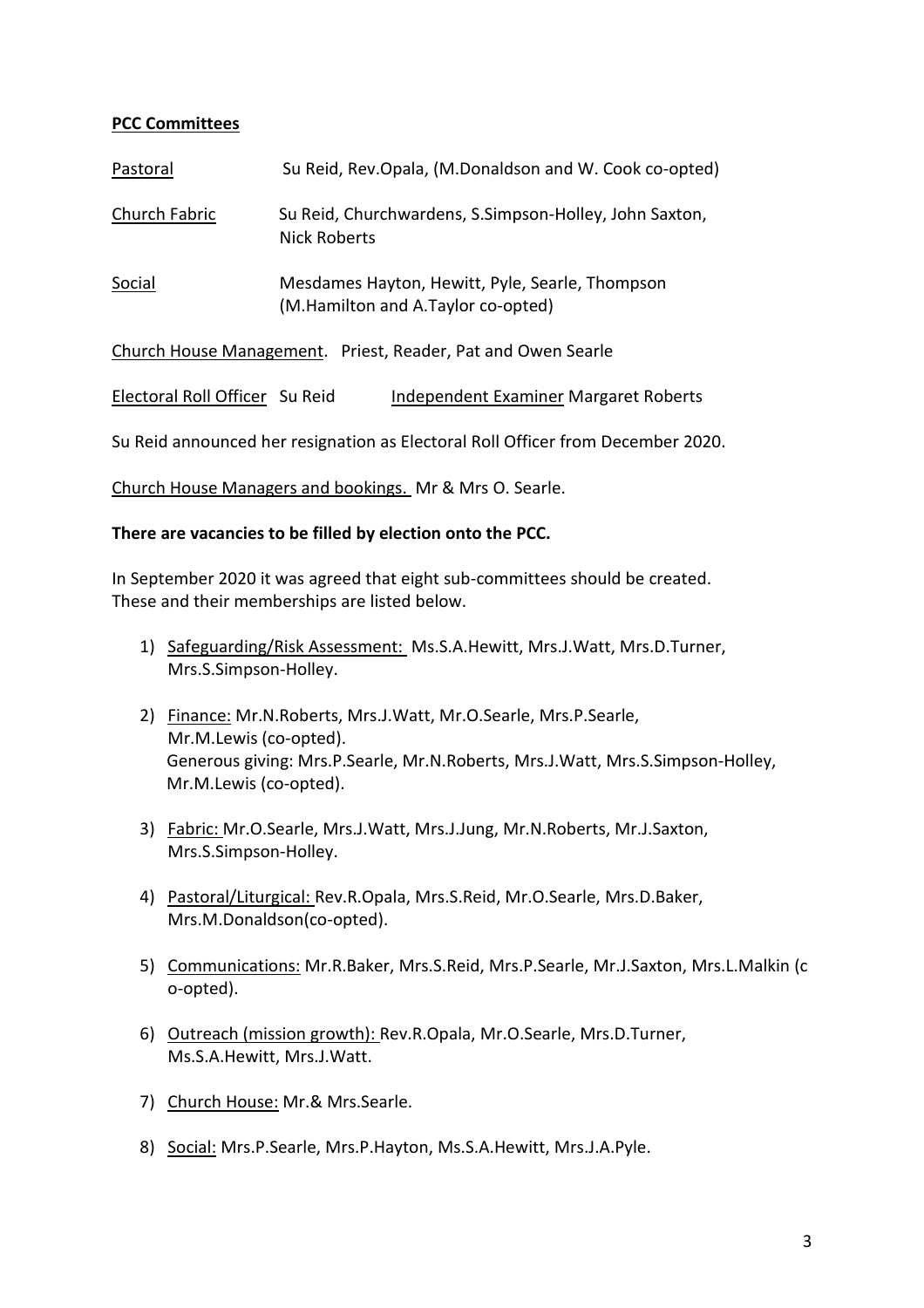In 2020 the PCC met on the third Tuesdays of January and March in Church House. In April, June, September (twice), November and December they met remotely. A week before main PCC meetings the Standing Committee (Rev.Opala, Mrs.J.Watt, Mr.O.Searle, Mrs.Simpson-Holley, Mr.N.Roberts and Mrs.A.Pyle) meet to draft the agenda.

Among topics discussed were communication within the new benefice, charitable giving, data protection, the PGS, the Services rota, the role of Sacristans, Eucharistic Ministers, Servers and Sidespersons.

The APCM was held in Church on Sunday 25<sup>th</sup> October, having been postponed from April 26<sup>th</sup>, in response to the diocesan message that all churches should be closed from March 23rd .

In March an emergency team of Mrs.J.Watt, Mrs.Simpson-Holley, Ms.Hewitt and Mr.Searle, together with Rev.Opala, was formed to decide quickly about the cancellation of services.

Church was closed from 23rd March until Sunday 19th July for services. In addition Church was open for private prayer on Sundays and Wednesdays between 19th July and the end of August.

Services continued to be held until the end of the year, using social distancing arrangements. In addition morning worship was held using Zoom for those wishing to self isolate.

The formation of the Whorlton Benefice in November 2019 has been most successful. All six parishes have conducted regular services, joint meetings and events, particularly during lockdowns. Unfortunately Holy Communion could not be taken to people less able to attend church regularly. However Eucharist Services have been held on Zoom as have the Tuesday morning Communion services (formerly held in Church House). Many social and support activities such as 'Soup a Friday' and inter-denominational events have been put in abeyance during the past year. We hope that these can begin again after the lockdowns are over.

We continue to have concerns about the age profile of regular worshippers and aim to attract more young families to Church.

Work in the primary school with members of other congregations increased in the early part of the year. However this has had to stop during lockdown. It is hoped that once the pandemic recedes we will be able to resume our previous activities.

The PCC is very concerned that our income is decreasing while costs rise. We are operating with a current account deficit in the Parish since the running costs of the church are currently around £1000 per month, whilst our current weekly receipts are £720, largely as a result of the generous financial support from those who attend church. We do not receive any local or national government support.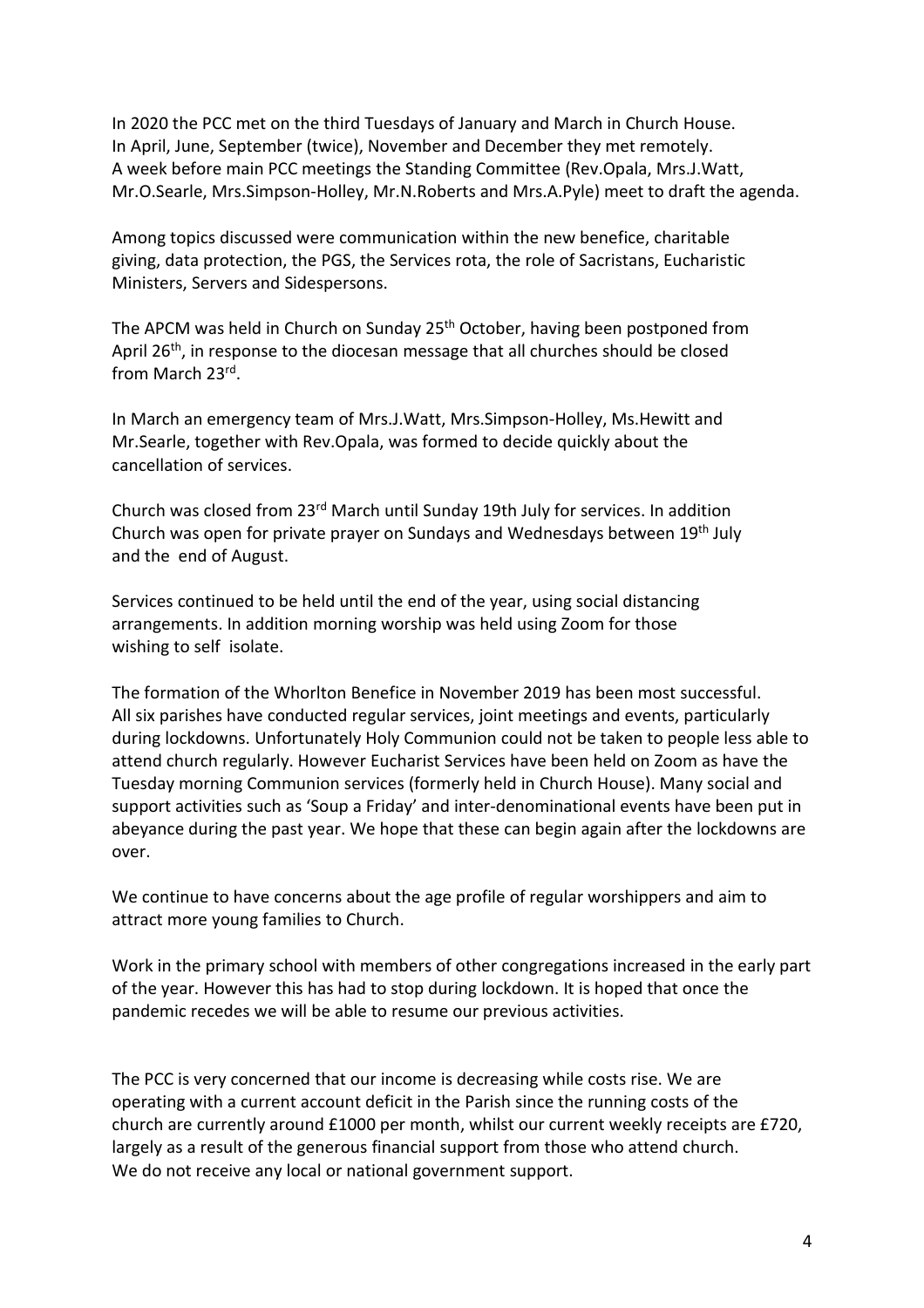## **PCC Secretary's Report 2020**

The Church Council met on nine occasions – four face to face meetings and five remote meetings on Zoom. The Annual Parochial Church Meeting was held in October 2020 in Church. Attendance was good at all meetings.

At the meeting of the Church Council after the APCM, Mr.Nick Roberts was appointed as Treasurer, replacing Mrs.J.Thompson who retired after many years of faithful service.

At the Annual Meeting of Parishioners Mrs.Jennifer Watt and Mr.O.Searle were re-elected as Church Wardens for one year.

Mrs.P.Hayton, Mrs.P.Searle and Mr.N.Roberts were re-elected as PCC members and new members Mrs.S.Reid, Mr.R.Baker, Mrs.Dileas Turner and Dr.J.Saxon were elected.

In September 2020 Sub-Committees were formed, each to focus on a limited area of work and to meet as and when they required.

Topics discussed during the year were Generous Giving, Parish Giving Scheme, Services during lockdown, Church opening hours, Communications, Safeguarding and Risk Assessments.

### **Reports from Committees and Sub-Committees**

1. Safeguarding, Risk Assessment and Health and Safety

Activities this year with Safeguarding have been mainly administrative and organisational. Pat Searle has very adeptly organised Protected Files covering PCC areas, one of which is Safeguarding. It is intended that this will hold the Parish DBS information so that we can keep some record of who has current DBS Certificates and when we need to renew these and for whom.

The Rector is ultimately responsible for the whole Benefice Safeguarding. Therefore he can access the information through the Benefice Parish office.

The Rector has completed Safeguarding training which has been logged with the Benefice records.

Andrea Wheatley, Benefice Administrator, provides the Benefice clerical support. She is the Lead Person who has the responsibility to carry through the DBS checks. We need to be GDPR compliant. We are able to maintain essential safeguarding Information through the parish office via the Protected file which has been set up for us by Mrs.Searle and backed up via the Benefice office.

Some administration needs to be followed through and many of our current DBS checks are due for renewal in 2022.

In terms of reported Safeguarding incidents, concerns or queries, there have been no issues raised with me.

I welcome any comments if people feel that more guidance is needed about reporting incidents, worries or queries.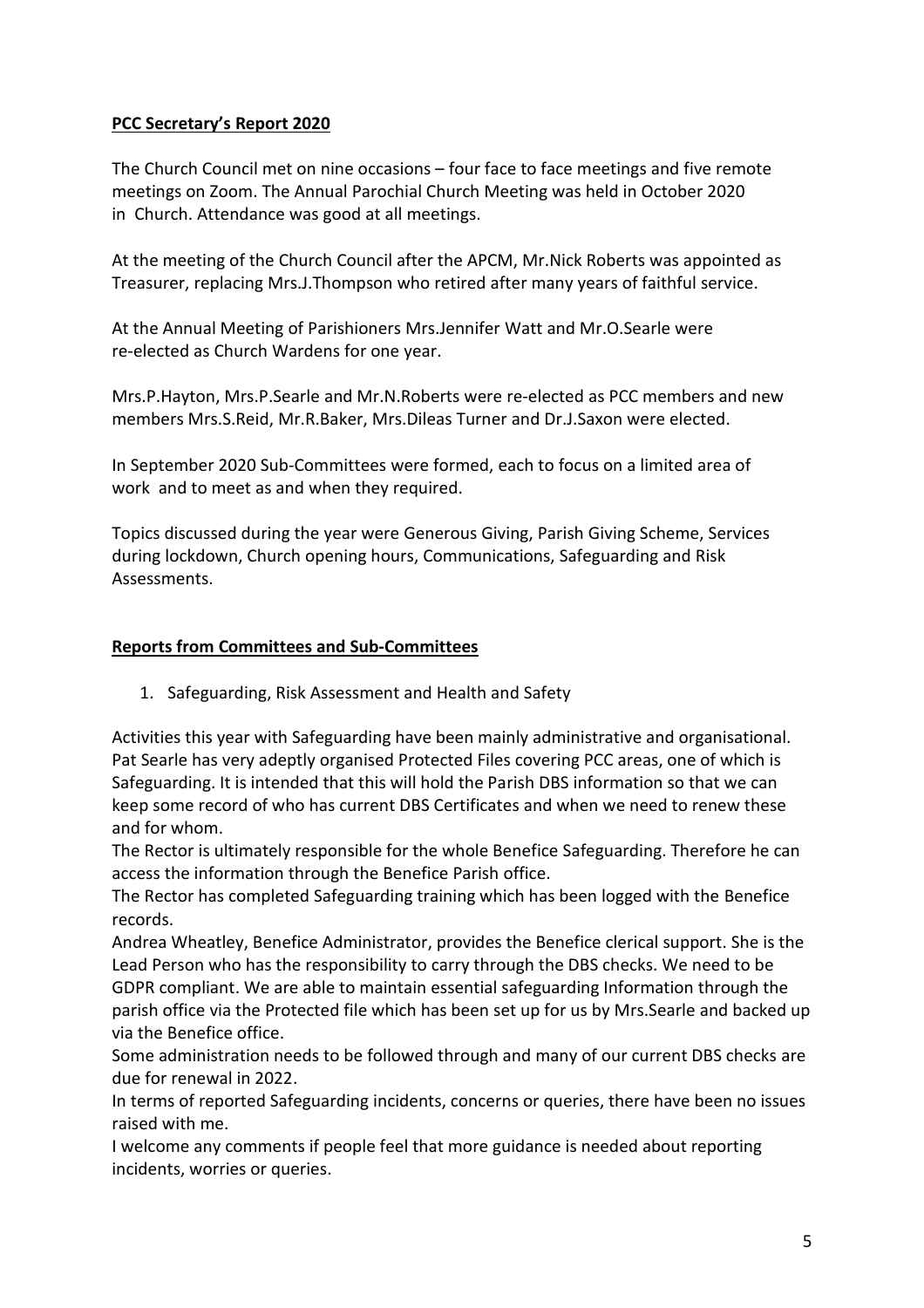Safeguarding is now a regular reporting topic at the PCC meetings.

The Health and Safety group became very active during 2020 carrying out Risk Assessments to open the church after the lockdown between March and July and again between November  $1^\text{st}$  and December 6<sup>th</sup>. They took the opportunity, led by Dileas Turner, to update the Health and Safety Policy and carry out and update Risk Assessments. These were communicated to the PCC.

The Health and Safety policy was accepted by the PCC on 19<sup>th</sup> January 2021 and all persons were nominated for positions as identified in the policy.

The supporting risk assessments were communicated to the PCC via a discussion document distributed prior to the meeting.

The Rector has signed the completed Health and Safety File; one copy is in the office at the vicarage and one in the vestry of All Saints.

The policy and risk assessments will be reviewed in January 2022.

2. Finance Report

There was an increase in General Funds in 2020 of £11,843(deficit 2019 £14880) Receipts increased by £16,575 to £49,310. Gift aided donations increased significantly thanks to several individual generous gifts.

No tax was recovered in 2019. But £15,348 was recovered during the year which covered the period from April 2017 to April 2019. Claims will be submitted for the periods to December 2020 during 2021 which will be about £6,500. Many of our givers have changed to giving to paying by direct debit through the Parochial Giving Scheme and tax on this Scheme is recovered on a monthly basis.

Although Church was closed for the greater part of the year the card reader has made it possible for people make donations electronically. Thanks to this £1,669 was received.

Covid restrictions have meant that most charity events, funerals and weddings have been cancelled and as a result we were unable to raise the usual amounts for charities. Similarly, the usual social events did not happen. But thanks to the Quizzes and Raffle £2,375 was raised.

Costs decreased mostly due to the closure of the Church. There have been no major repairs during the year.

Church House was also closed for most of the year. Donations received were down, but taking into account income from the solar panels, costs were covered.

The accounts show a surplus of £11,843, but for the receipt of tax recovery which related to previous years there would have been a deficit of £3,500.

At end of the year there was £26,000 in bank accounts and shares valued at £28,000.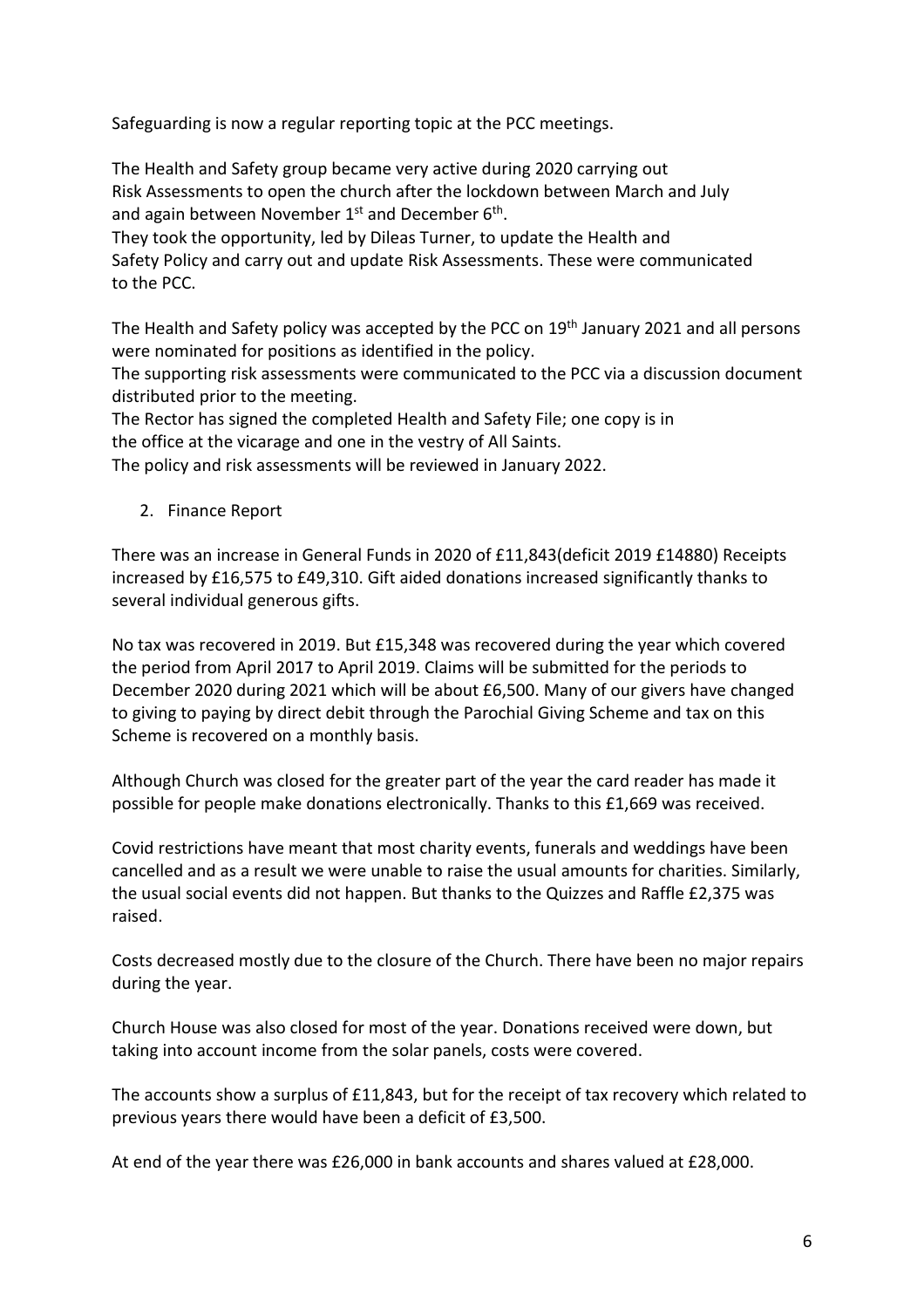Agreed reserves set at £15,000 represent 4 months spend and do not allow for any major expenditure on the Church or Church House.

3. Fabric Committee and Churchwardens

There were no major changes to, or in the condition of, church fabric during the year. The decision was taken to sell the remaining pews(at £100 each)which had been in storage since the reordering of the church, to accommodate the creation of t he servery.

In January a trial was undertaken to ascertain the feasibility of having a nave Altar. Discussions were held with the Diocesan advisors as to how this might be most effectively achieved. It was subsequently agreed not to change the ordering of the church.

The Lady Chapel altar was moved forward to enable westward facing Communion services to be undertaken.

The Churchwardens are grateful for the support they receive from members of the congregation to ensure the smooth running of our services and church events.

4. Communications

The sub-committee met for the first time on 21<sup>st</sup> September 2020. At that meeting a 'brainstorming' session identified good and bad features of communications. Ground rules for conduct of the meetings were agreed and a review of existing communications methods was made. At this and subsequent meetings an agreed list of priorities and actions was created to be carried forward. It was agreed that meeting durations should target less than an hour.

The main issues requiring further action and resolution have included:

- Harvest, All Souls and Christmas 'Booklets' (often delivered electronically). Thanks to Su Reid for leading on these. They were all well received.
- The dilapidated state of the Church House notice board required urgent attention. Bob Baker carried out this work in early October. The board looks much better but beware, the lower part of the frame has significant wet rot (some filling was done but it is likely that a carpenter will be needed to repair the frame within the next couple of years).
- Concerns about the efficacy and content of the monthly Church News (an LEP Publication) were debated. It was agreed to restyle 'The Church News' as 'The Village and Church News' (Bob is the compiler/editor). The idea is to make it more inclusive and more relevant to everybody in the Parish. The first of the new style issues is for February 2021 and feedback thus far has been complimentary (the test is now to keep it up!)
- The issue of providing a Wi-Fi link in All Saints to stream services, funerals and weddings was felt to be important in these days of 'Lockdown'. After some research by Pat Searle, John Saxton took up the challenge and it was agreed that a low cost and speedy solution would be to 'piggy back' on an existing router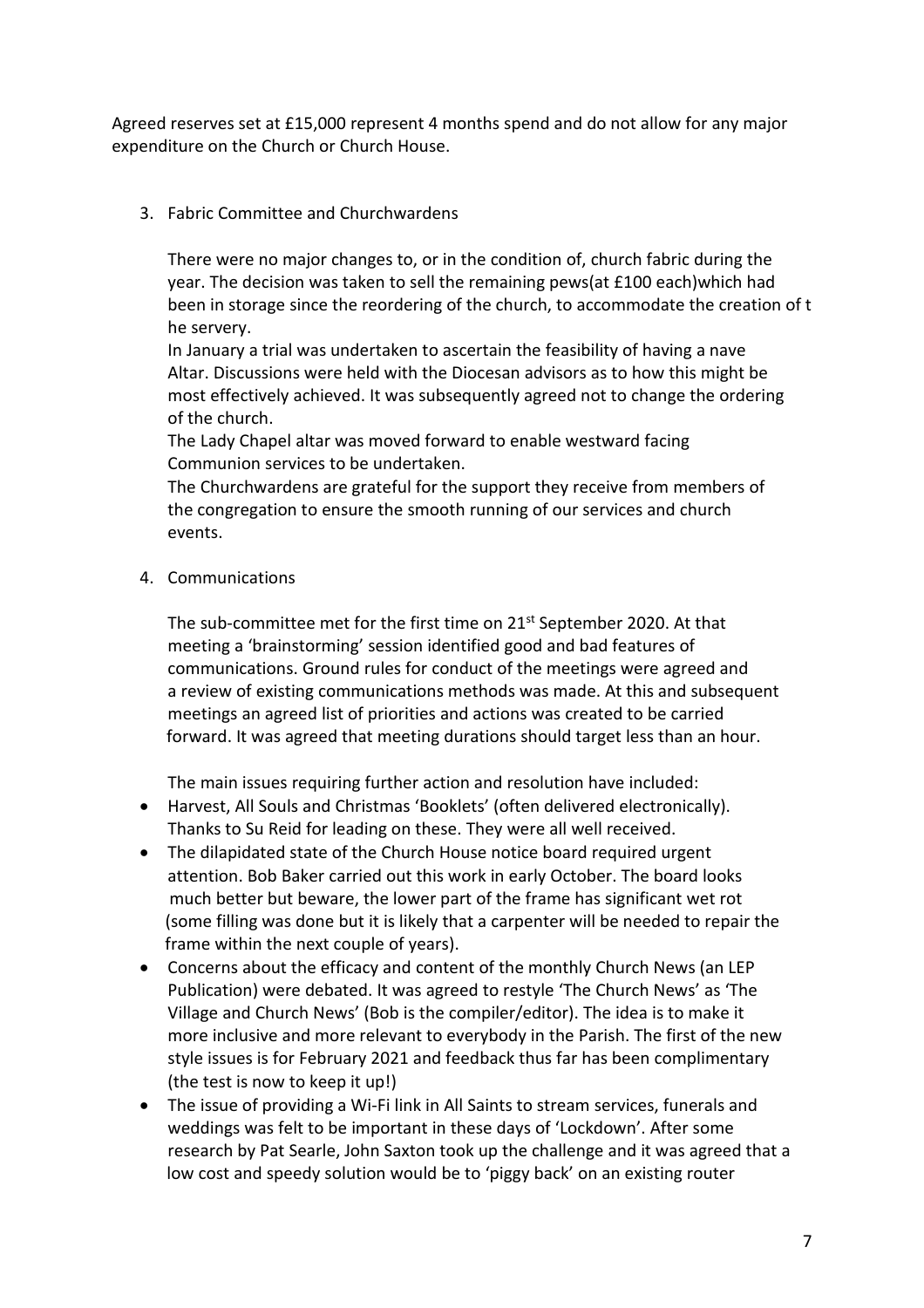using Wi-Fi repeaters. Les and Wendy Cook were approached and agreed to allow use of their router (many thanks for this!). Sanction for expenditure of £120 for the purchase of 'repeaters' was agreed and John procured and subsequently tested the equipment.

The Sub-Committee continues to meet regularly. It has and will continue to take an active role in furthering interests of Rudby in Cleveland through effective communication.

5. Pastoral/Liturgical

#### **Liturgical Sub-Committee**

It was proposed to form a Liturgical and Pastoral Sub-Committee when other Sub-Committees of the PCC were set up during 2020.

After discussions, it was agreed to operate a separate Sub-Committee for Music, and to use the term 'Pastoral Committee' for wider matters than the original intention, which was to develop the practice of Home Communions for those who cannot attend Eucharists in church.

The Liturgical Sub-Committee, therefore, is focussed on the Liturgy of the church and the forms of worship used week by week.

It does not meet formally, but does its work through regular communications between the Rector and the Lay Reader and, separately, between the Rector and the Church Wardens.

Its most obvious decisions during the first months of its existence in the autumn of 2020 concerned the management of services with limited numbers in church, including Christmas services, and the development of services outside the church building.

Special Christmas services in church included the Gift Service on December 13<sup>th</sup>, and three Christmas Eucharists on Christmas Eve and Christmas Day.

Services outside the church included the Zoom All Souls Service on November  $2<sup>nd</sup>$ , a Zoom Morning Prayer with Remembrance on November 8, a Zoom Benefice Eucharist on Advent Sunday, November 29, Zoom Morning Prayer for members across the Benefice every Sunday morning, and a popular LEP Carol Service on the Green on December  $16^{th}$ .

#### **Music**

 Diana and Bob Baker began the year in January assisting Robert with his choice of hymns. This enabled him to use many that were known both by the organist and the congregation.

When the Church reopens for worship and music this could be used again, albeit with no singing. We turned to the manual issued by the RSCM titled 'Sunday by Sunday'. This gives guidance each week to support the season and the Bible Readings set for each Sunday.

As we found ourselves without an organist or a choir, the Rector asked if we could find hymns on line which included both. This brought some restrictions to our choices. However every week the choir at St.Martin's in the Fields, London, has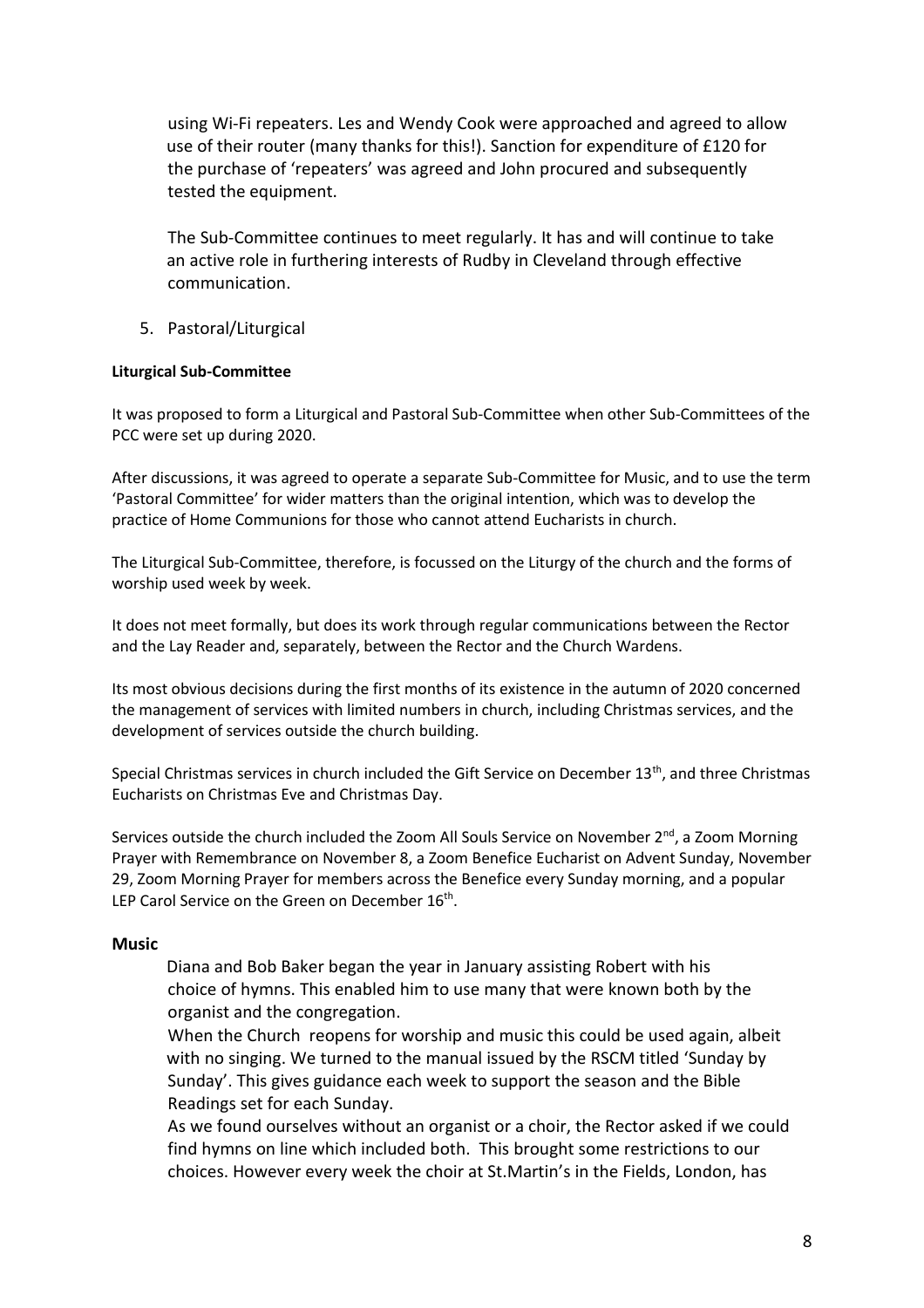been uploading hymns on to a website that we can download from and use without charge. Fortunately we are members of the RSCM and have access via 'A Church Near You' resource hub. Needless to say they have not always been the ones we would have chosen! But we have found some super new hymns that we are trying to use whenever possible. Occasionally we have turned to YouTube and other platforms which bring a little more complexity.

Christmas brought with it the usual challenges. We selected 30 hymns to use in Church and a further selection to use with prepared sheets on the green. We also help prepare music for Weddings and Funerals when requested. We have had many pleasant comments from members of the congregation, the public and the clergy. We will continue to 'do our best'. Requests are always welcome and we will always try to fulfil them.

6. Church House

Church House is a popular and attractive venue for both Church and secular events.

Because of the pandemic we were unable to open Church House in 2020 for our regular users e.g. Beavers and Scouts, W.I., the Local History Group, a keep fit class, a dance class, the Wednesday Social Club. We were able to continue with the Tuesday 10.a.m Holy Communion Services on a few occasions, before the various lockdowns were in place. These will resume as soon as it is possible and safe to do so.

The Feed in Tariff from the solar panels that were installed in December 2011 contributes to the operating surplus, and the panels have recouped more than the outlay. This has been our main source of income this year.

Pat and Owen Searle continue to look after the day to day running of Church House and also take bookings. A professional cleaning company has now been employed to clean quarterly. As soon as Church House is fully operational again, we shall have to review the situation. For the time being the Searles continue to open the hall as required and to operate the heating.

### 7. Social Committee

Almost all our social events planned for 2020 had to be cancelled because of the pandemic.

The annual Fellowship Lunch was held in February, catered by Elaine Swift Catering. The meal was enjoyed by 62 people, with everyone remarking on the high standard of the food. This event has again proved to be extremely popular and will be repeated when we can open Church House again.

 The BBQ due to be held in the Searles' back garden, next door to Church House, had to be cancelled. It is postponed until Saturday 26<sup>th</sup> June 2021 (if gatherings are allowed). This always a lively, friendly social event so we will be having it as soon as we are able.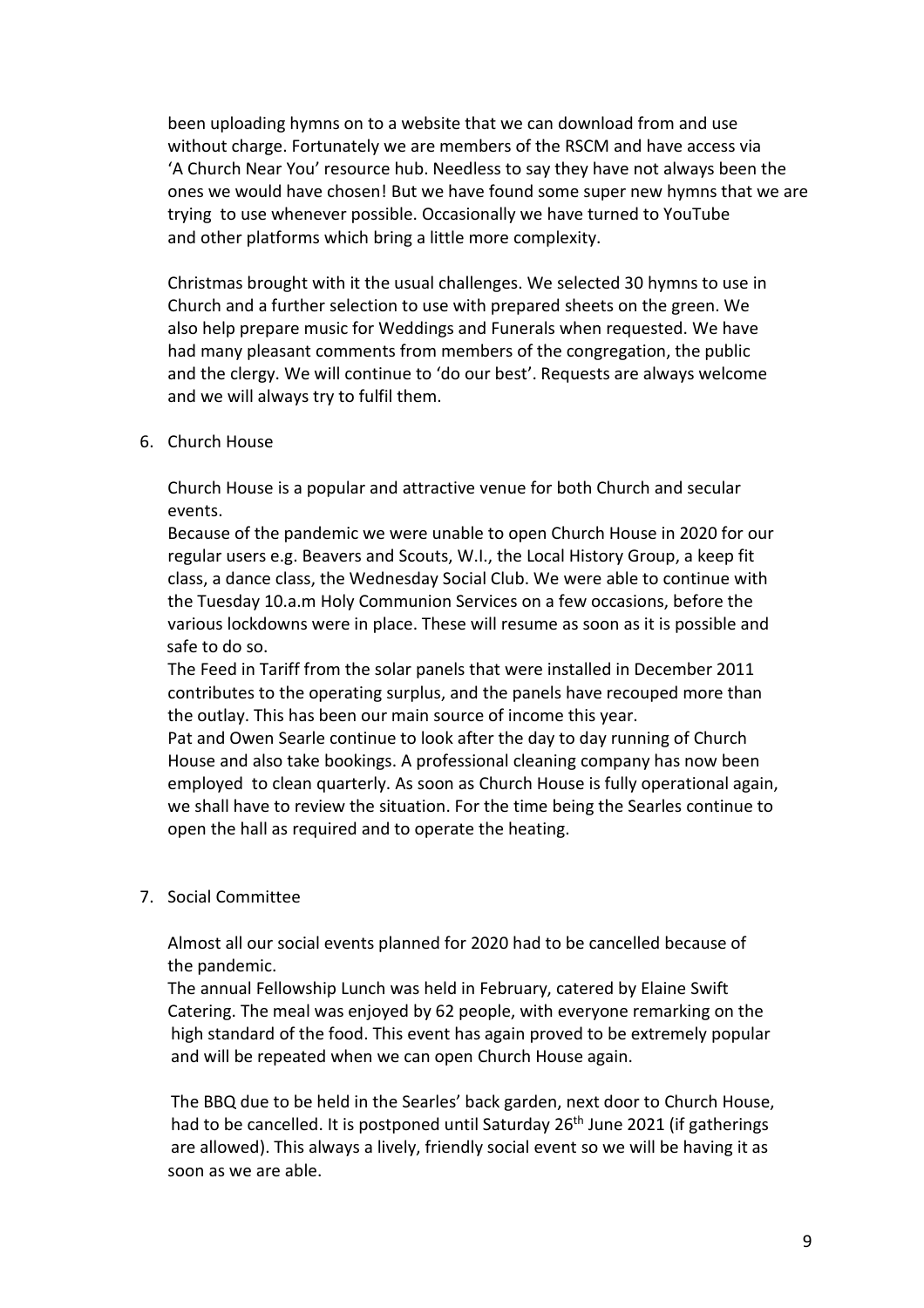The quiz arranged for September had to be postponed but we decided to move this online. We aim to hold one every two or three months; these have proved to be very popular. We have put details on a specialist online quiz site (The Answer Line) and this has drawn in people from all over the country. To Christmas 2020 these had raised just under £500 so are being continued for as long as possible.

The Christmas Fair incorporating a Charities Fair as part of our social outreach, Obviously had to be cancelled this year. The representatives from the eleven charities all expressed their disappointment but asked to be involved in 2021. As a gesture of goodwill and to show our thanks for their support in the past, each of the charities received a donation of £10 from the PCC.

As this is usually our biggest fund raiser of the year, we decided to still run the raffle but to move it online. Tickets were sold online and also by having a table outside Spar for three mornings prior to the draw, observing coronavirus restrictions. We were able to use the contactless card reader and this proved to be a great success. The raffle raised an incredible £1555. One thing learned is that it will certainly be worth having a table outside Spar again in 2021 as it attracted people who would not normally have attended the Christmas Fair.

In 2021 we hope to have several social events, not only to raise money but but also to show fellowship and friendship and to try and attract people not connected with the Church. Zoom is certainly proving popular and we are hoping to organise a simple afternoon tea or coffee morning, not to raise funds but simply so that people can see each other and chat.

Thanks go to the Social Committee for all their hard work and of course particularly to those people who support the events.

Pat Searle.

8. Outreach (Mission Growth) No formal meetings were held in 2020.

### Additional Reports

**Sacred Space** was set up as an opportunity for people to come together and find some quiet time for personal and guided reflection and meditation. The session lasted about 40-45 minutes. It was an ecumenical group that assembled with a number of Methodists and people outside of the Parish joining in. The format of the evening was Music, reflection on a theme and then intercession and prayers for those in the parish and wider community who had asked for prayer.

Lisa Opala.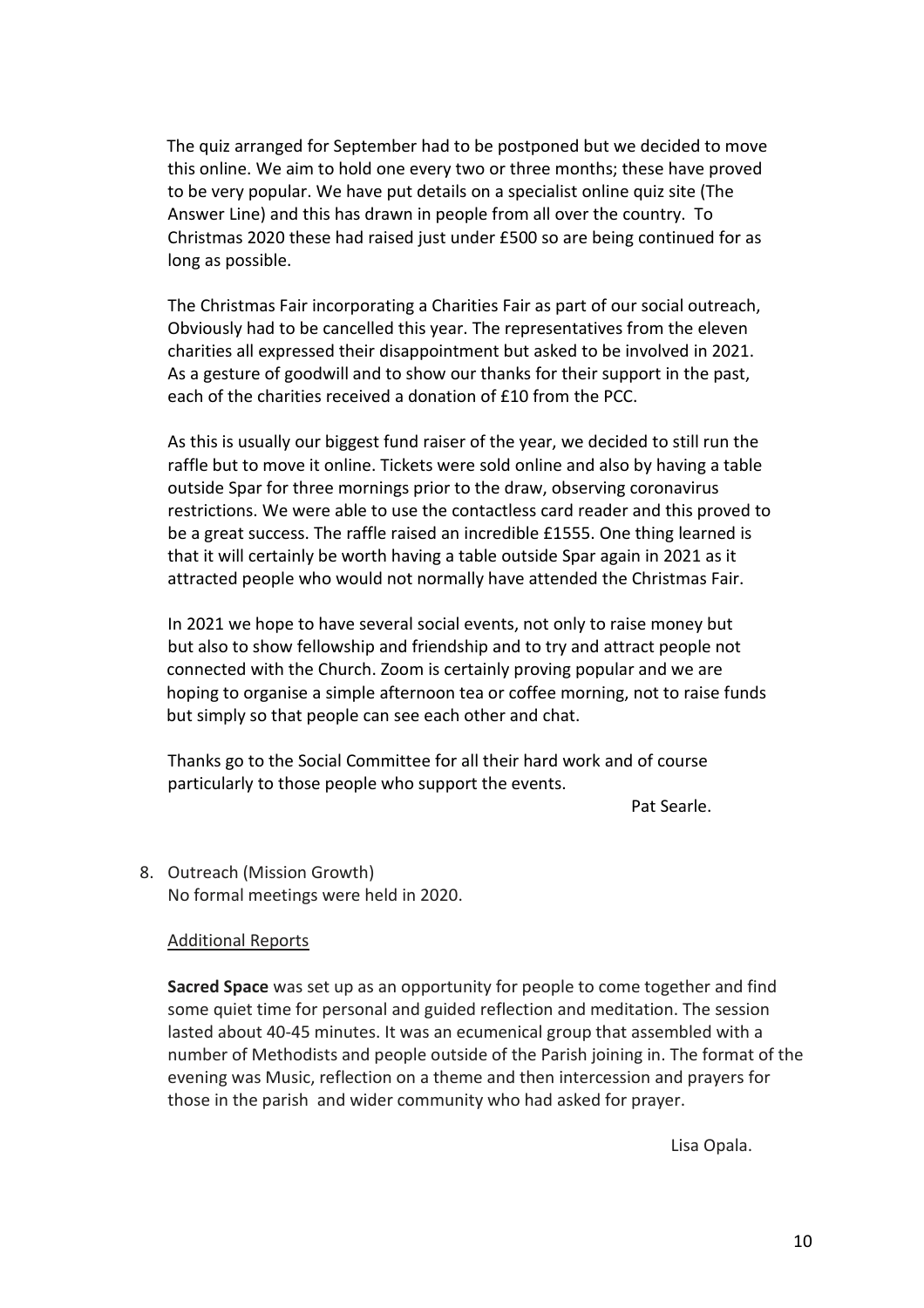### **Open the Book 2020.**

Owing to the restrictions imposed as a result of the Covid 19 virus pandemic, the Group were unable to go into Hutton Rudby School from the beginning of March 2020. They did manage to perform four Bible stories to Reception, Year One, Year Two, Year Three and Year Four classes during Tuesday assemblies in January and February. For the same reasons the Hutton Rudby School was unable to hold Easter, End of Year, Harvest and Christmas Services in Church.

We hope that when restrictions are lifted and there are normal opening times we will be welcomed back into the school.

Jennifer Watt.

### **Local Ecumenical Partnership**

Despite the lockdowns during the year we were able undertake most of the activities that we usually carry out together with our friends from the Methodist and Roman Catholic congregations living in the village. Before the first lockdown we celebrated the Week of Prayer for Christian Unity, with daily meetings in the Hub, and World Day of Prayer (previously Women's World Day of Prayer) in Church House. Thereafter, we used our newly acquired online and Zoom skills for other events.

- The Good Friday Act of Witness was held virtually on the Village Green. Using the skills of Revd Richard Bradshaw and John Wallis, this included a video walk with the usual stopping places, with readings and hymns, and was broadcast using YouTube.
- The *Christian Aid* house to house collection and coffee morning could not take place in the usual format. However, a Christian Aid Just Giving page was set up and raised more money than the previous year. In addition we ran a "Click and Collect" Plant Stall online which proved to be very popular, and likely to be repeated.
- In the summer we held an open-air Service of Witness on the Green, which despite the weather was well supported and an excellent act of witness.
- The Towards Christmas appeal for the Salvation Army was extremely well supported with both monetary donations and gifts.
- It was not possible to hold the traditional Village Carol Service in All Saints Church, so we held an evening "Carols on the Green" service. This was very well attended and much appreciated. There was a collection for Salvation Army which raised nearly £400.00. We have been asked to make this an annual event.
- *Open the Book* fortnightly assemblies were broadened to include both Key Stage 1 and 2 children, but unfortunately these ceased in March due to lockdown.
- The monthly Newsletter, edited by Bob and Diana Baker, was distributed to every house in the village as in the past, and distributing online for some months due to lockdown and for safeguarding reasons. We again produced a Christmas card from our churches which was distributed with the December newsletter.

Revd Richard Bradshaw retired as Chairman of the LEP as he and Ruth were moving to Thirsk. He was replaced by Owen Searle. Richard's leadership and skills will be sorely missed and were very much appreciated when he returned to the Village for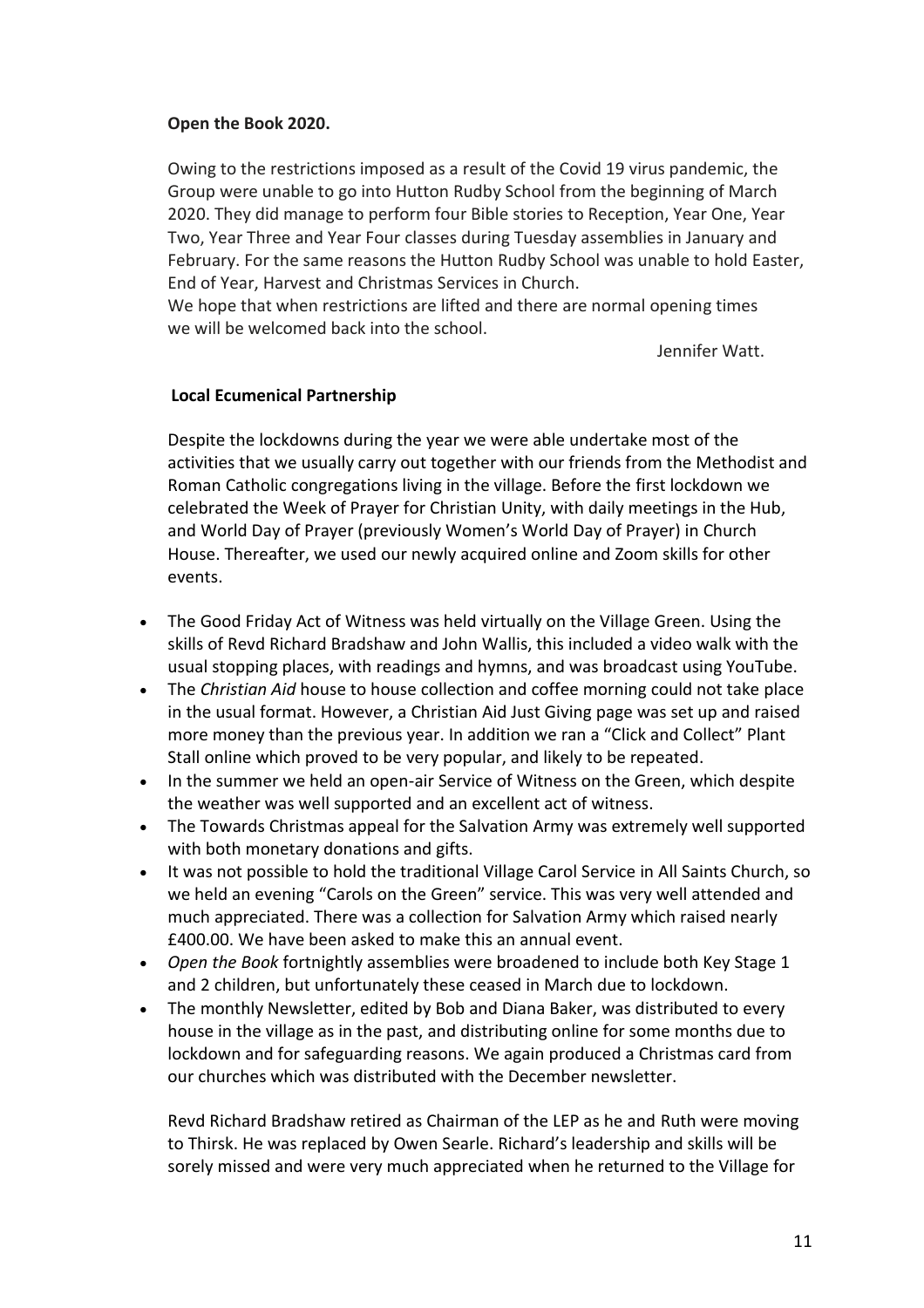the Carols on the Green. Jennifer Watt, Bob Baker and Owen Searle were elected as the representatives of All Saints, and Nick Roberts undertook to continue as Treasurer.

### **Church Membership**

### **a. Electoral Roll**

A full revision was carried out in 2019 and the next is due in 2025.In the meantime, people can be added or removed, if they so request, at any time.

The current (March 2021) number on the Roll is 127 people in 86 households.

### **b. Attendance**

Due to the Coronavirus pandemic, services in church were suspended from 15<sup>th</sup> March to  $19<sup>th</sup>$  July and again from  $1<sup>st</sup>$  November to  $6<sup>th</sup>$  December. However, during these periods of lockdown services of Morning Prayer and Eucharist were held online via Zoom or You tube. The zoom services have continued to be held each Sunday when the church could reopen between lockdowns as there are some people who could be vulnerable to the virus and prefer to self isolate . These services have attracted people from the Benefice and some who do not normally attend church

You Tube services were provided by the Rector from either one of the churches in the Benefice or from the vicarage.

In those periods since July 19<sup>th</sup> when the church has been able to open precautions had to be taken, following government guidelines , to attempt to keep attendees safe from the virus. Wearing of face masks, hand sanitising, registering for track and trace and social distancing.

### *From Jan 5th - March 15th*

Eucharist services were held at 9.30 am on Sunday or once a month at 8.30 am with a service of Morning Prayer being held at 9.30.

In addition Eucharist services were held on Tuesdays at Church House.

The attendances at these services were:

| Sunday 9.30 am Eucharist           | average | 34 for 8 services  |
|------------------------------------|---------|--------------------|
| Sunday 8.00 am Eucharist           | average | 7 for 2 services   |
| Sunday 9.30 am Morning Prayer      | average | 31 for 2 services  |
| Tuesday 10.00 am Eucharist         | average | 12 for 10 services |
| Sunday 10.00 am Benefice Service   |         | 62                 |
| There was one Service for the sick |         |                    |
| There was one funeral              |         |                    |
| There were 2 Baptisms.             |         |                    |

*From March 17th -July 18th* 

Services were provided via Zoom or You tube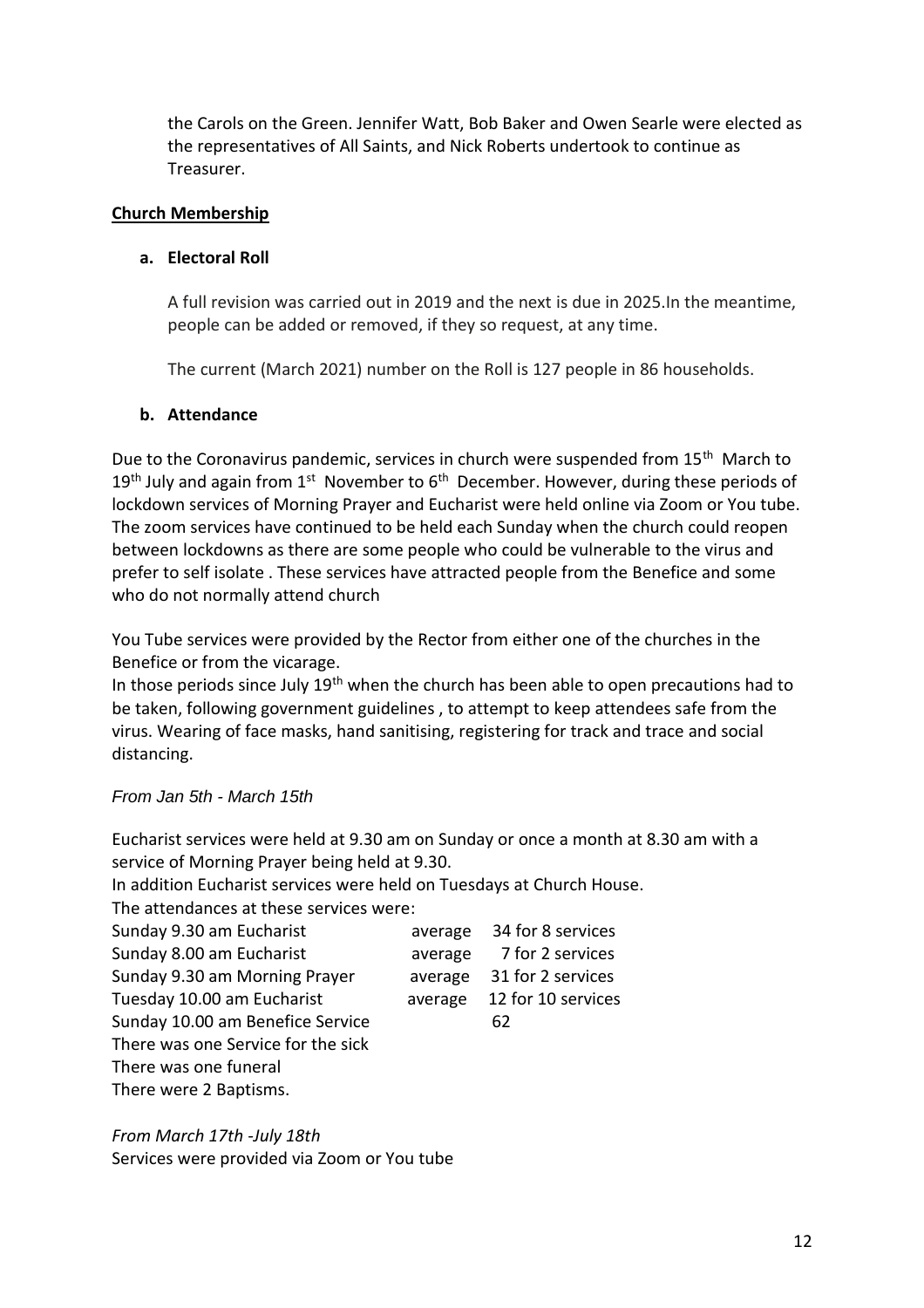### *From July 18th – Nov 3rd*

Sunday 9.30 am Eucharist average 25 for 14 services Sunday 8.00 am Eucharist-no service was offered; there was a 9.30 Eucharist each Sunday. Sunday 11.00 am Morning Prayer via Zoom. Su Reid, our reader, continued to offer these services every Sunday with an average of 10 people joining every week and a number of people less frequently. Tuesday 10.00 am Eucharist average 11 for 11 services There was an ecumenical service on the Village Green on 6th Sept. There was a Benefice Service at the Old Church at Whorlton. There was an All Souls Zoom Service on Nov 2<sup>nd</sup>;an estimate of 25 people were involved There were 3 funeral services

There was 1 wedding.

### *From Nov 1st -Dec 6th*

No services were held in church. Zoom services continued to be held every Sunday.

### *From Dec 6th-27th*

Sunday 9.30 am Eucharist average 25 for 3 services. Zoom service of Morning Prayer continued throughout December with an increase in numbers of people joining.

Tuesday Eucharist 10.00am average 9 for 3 services.

### *Christmas Services*

Christmas Eve 6.00 pm 26 adults 3 children 10.00 pm 23 adults. Christmas Day 9.30 am 17 adults 2 children December 27th 9 30 am Eucharist 13. There was also a Zoom Morning Prayer Service.

### **Zoom Services (Morning Prayer)**

These were organised and delivered by our Reader, Su Reid, each Sunday from June 21st until the end of December. These have a regular attendance of 10 people with an additional increasing number of others.

It is estimated that from late June until the end of the year a round number of 360 attended these services. An additional Zoom All Souls Service was held on November 2<sup>nd</sup> with an attendance of 25.

### **Middlesbrough Food Bank**

The Middlesbrough Food Bank ( https://middlesbrough.foodbank.org.uk) is part of the Trussell Trust. It feeds an increasing number of people across Teesside who cannot, at any given time, provide themselves or their families with enough food. The reasons for this are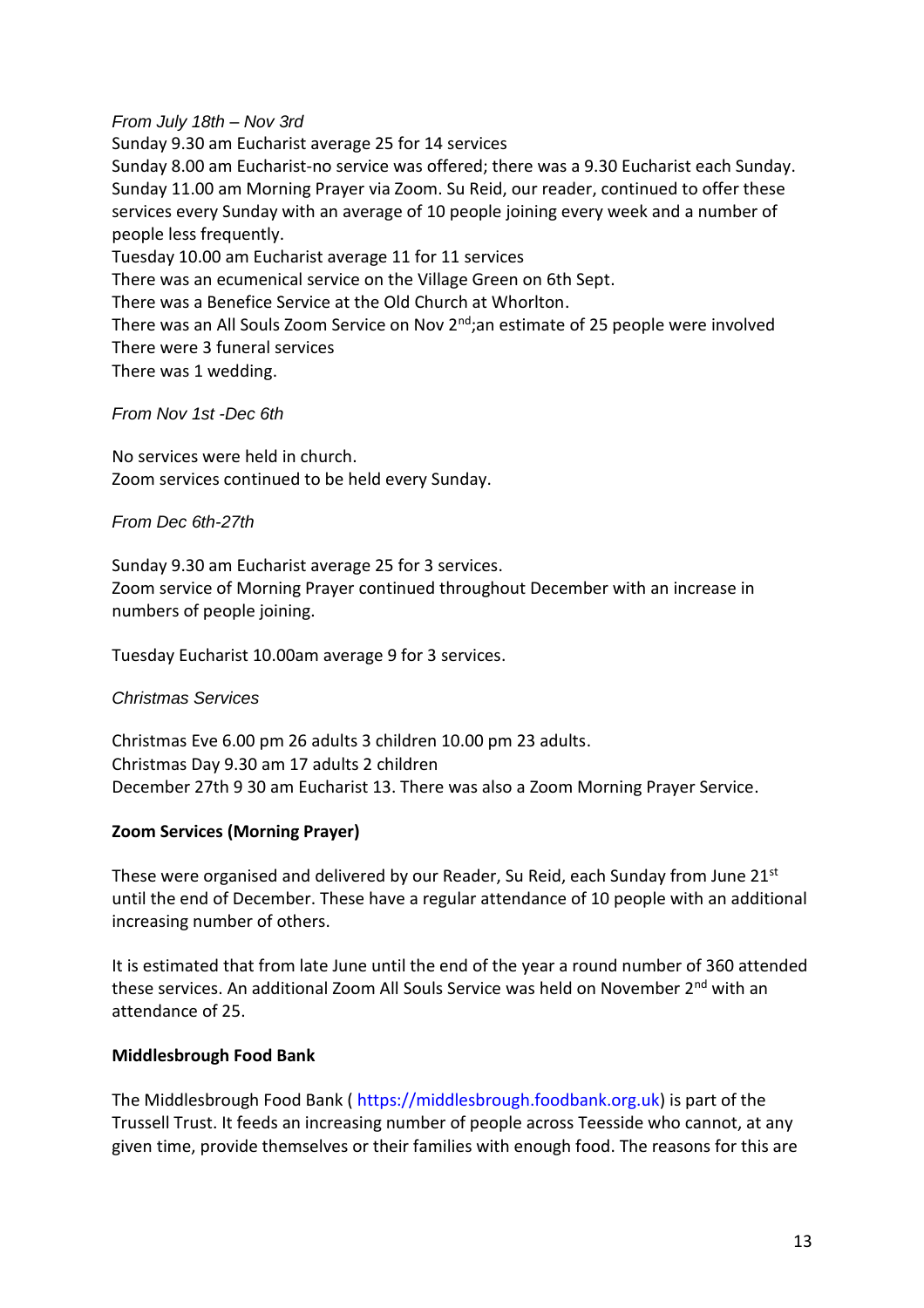many, and it is not a new problem – but it has been made more acute by the current pandemic.

Over 90% of the food distributed is donated by members of the public – in kind, in cash, in online donations. For almost ten years now – since March 2011 – we have been collecting non-perishable food, and also sanitary items for women and babies, in Hutton Rudby. We deliver these on Tuesdays to the Food Bank Depot in the Skippers Lane Industrial Estate in MIddesbrough.

People used to be able to leave their donations in church and also in the Methodist church, as well as in our porch at 6 West End. Now that the churches are closed, we are delighted that donations continue to arrive plentifully in our porch, and also in the Spar shop – and we are very grateful to the Spar team for their help and support in storing donations for us between our collections from there. People give very generously – in cash which we duly deliver to the Depot, in online donations, through the Reverse Advent Calendar scheme which brought in several beautifully wrapped boxfuls this year, and, above all, in regular bagfuls of tins and packets. Thank you!

Su and George Reid

---------------------------------------------------

# **The Rector's Annual Report 2020**



There was so much to celebrate in the past year of 2020 at the entire Benefice of Whorlton, but especially in our Parish in Rudby-in-Cleveland. Although, it was a year of difficulties and challenges caused by a very powerful outbreak of the Covid-19 virus, I would be far from saying that the whole year was a failure. I think we did much more than we would normally do. We needed to re-shape almost the whole system of our work and life. Starting with services, which became virtual during the national lockdowns and then risk assessments that we had to do before re-opening our churches after the lockdowns, moving weddings and baptisms to safer times but still trying to accommodate some of the weddings and baptisms when it was allowed to do, keeping the service online alive for those who had to continue shielding and many other important things and events.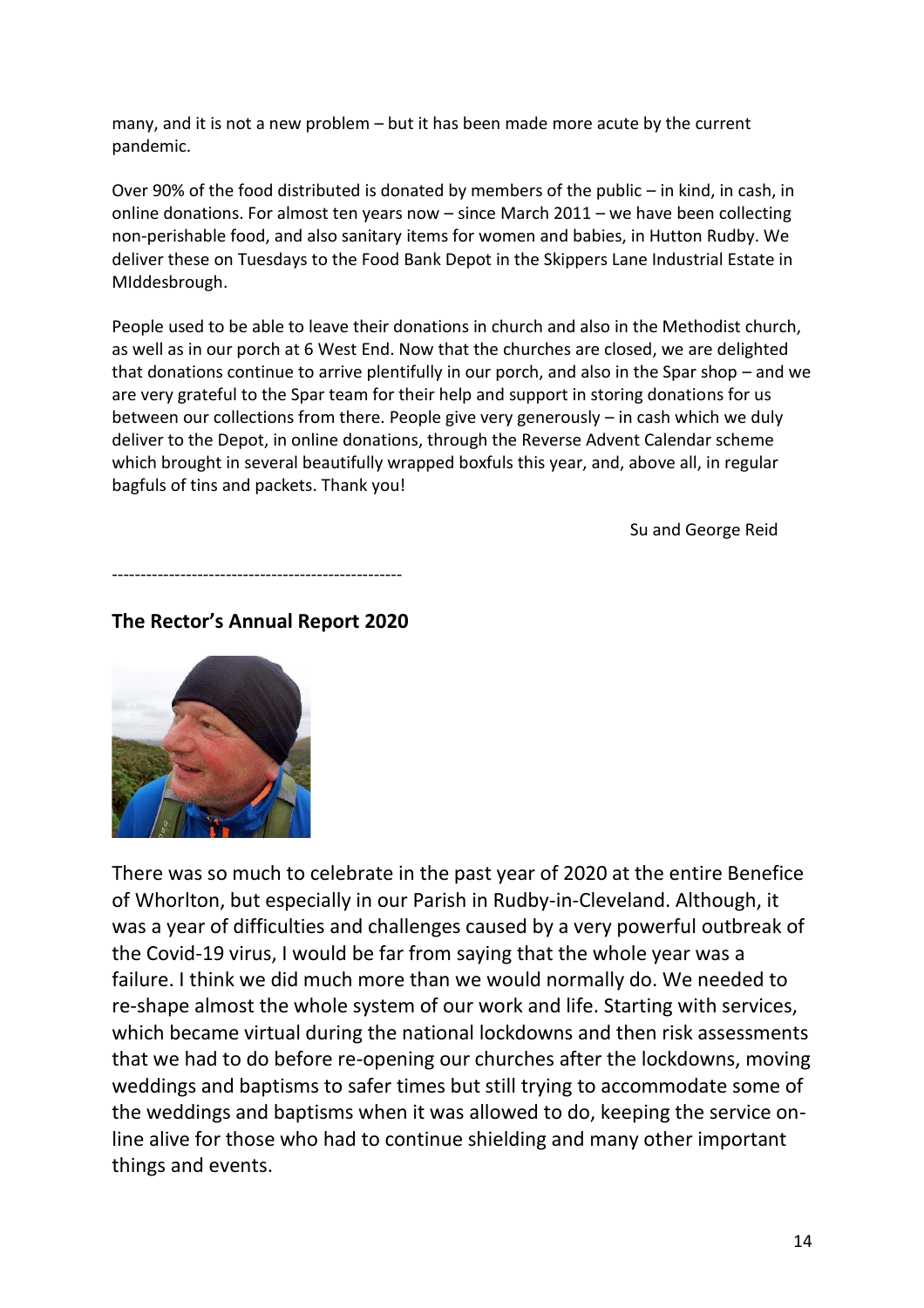For me, the year started in a very innocent and peaceful way. Being still a baby, just two months old, our new benefice had already big plans for the future. And we started to realise some of the plans: the growing number of Film and Spirituality, Monthly Meditation, monthly Prayer for Healing and Wellbeing every first Tuesday, the Come and See Project and well-remembered pilgrimage to the Mount Grace Shrine in the middle of March 2020. But a week later the whole world stopped. The deadly virus hit us with an amazing strength. We all know the impact of its work. But I must say that from the very moment of the first national lockdown, the spiritual life of our parishes increased. Every day we had on-line services. We produced 114 recorded services which were placed online in the YouTube Channel 'Parish of Whorlton Benefice. They were watched 9,405 times by 1,184 unique viewers. The majority of them were from the United Kingdom and Ireland, but some were from such distant countries like of New Zealand (24 viewers), Australia (18), the USA (12), Canada (8) and even Poland (4 - mostly from the Opala family). In this place I have to mention that we had 2 unique viewers from the State of Israel and 1 from the Vatican State. So, the question is quite real: was Pope Francis watching us? Unfortunately, there was no viewer from the Russian Federation, which destroys the myth that Kremlin knows everything what is happening in the world.

In my view, the most impressive on-line services were during the Holy Week with one – nearly Hollywood production – Good Friday Walking on the Green service. I also enjoyed the VE services (virtual and in reality).

After lockdown, I especially remember our open-air service outside the old church of the Holy Cross in Whorlton at the end of summer 2020. I expected that 20-25 people would come, but nearly 90 worshippers joined us including the new Archdeacon of Cleveland.

And then came the second lockdown in November and moving to different Tiers. But we did not stop. We worshipped the Lord as much as we could. Some of the services were really very emotional and beautiful: firstly, All Saints and All Souls services, then Remembrance Day and, eventually, Advent and Christmas celebrations. We did as much as we could with all the Christmas Carols that took place outdoors in Hutton Rudby, Swainby and Crathorne. Christmas services included two Christmas Vigil services in Hutton Rudby. On Boxing Day we held the St Stephen feast-day service in the old church in Whorlton. I expected 4-5 people but over 20 attended the service in wet and cold weather conditions. For me, personally, there were two more events that lifted my heart. Firstly, taking part in the Pilgrimage to the Holy Island walking